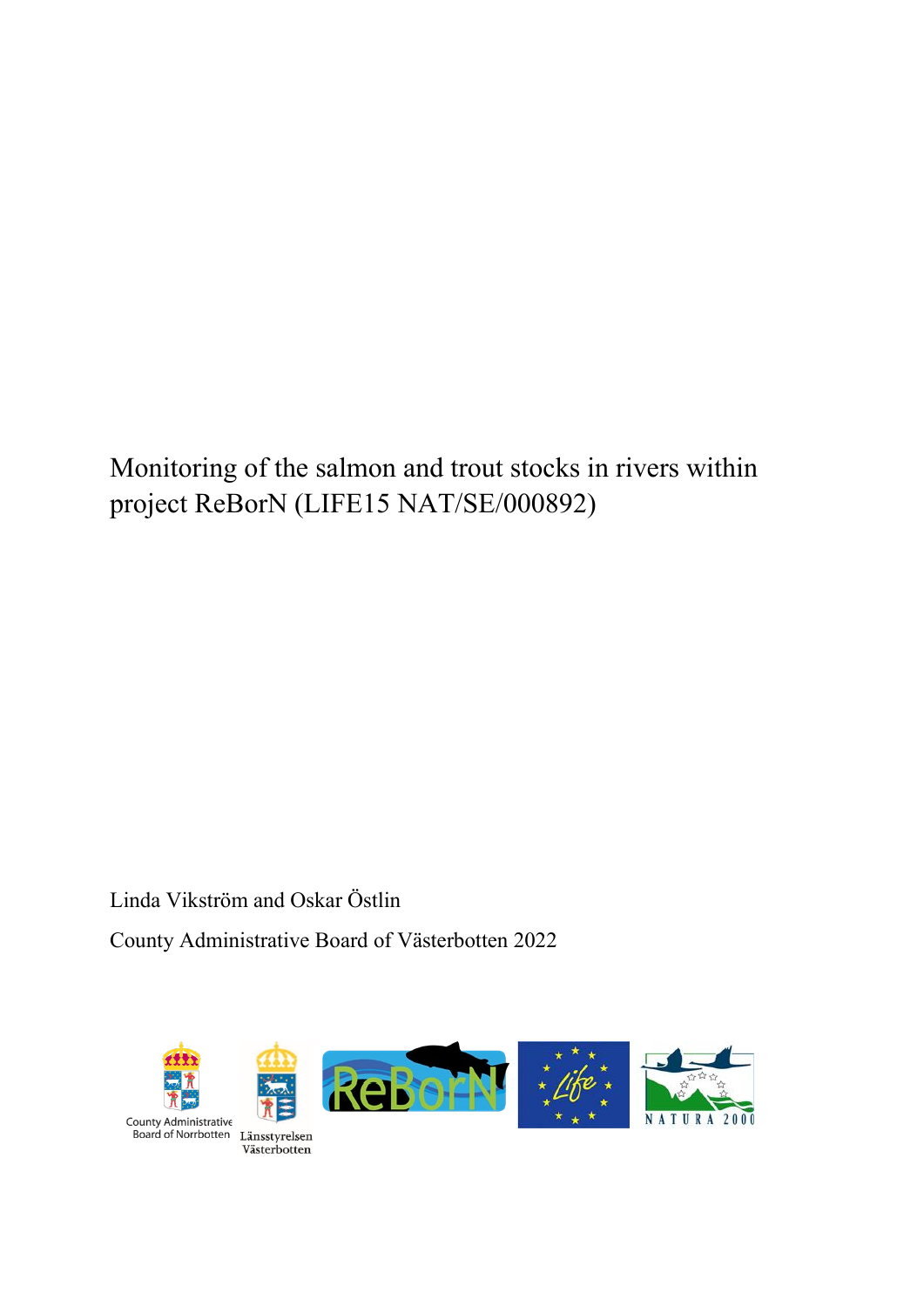# Innehåll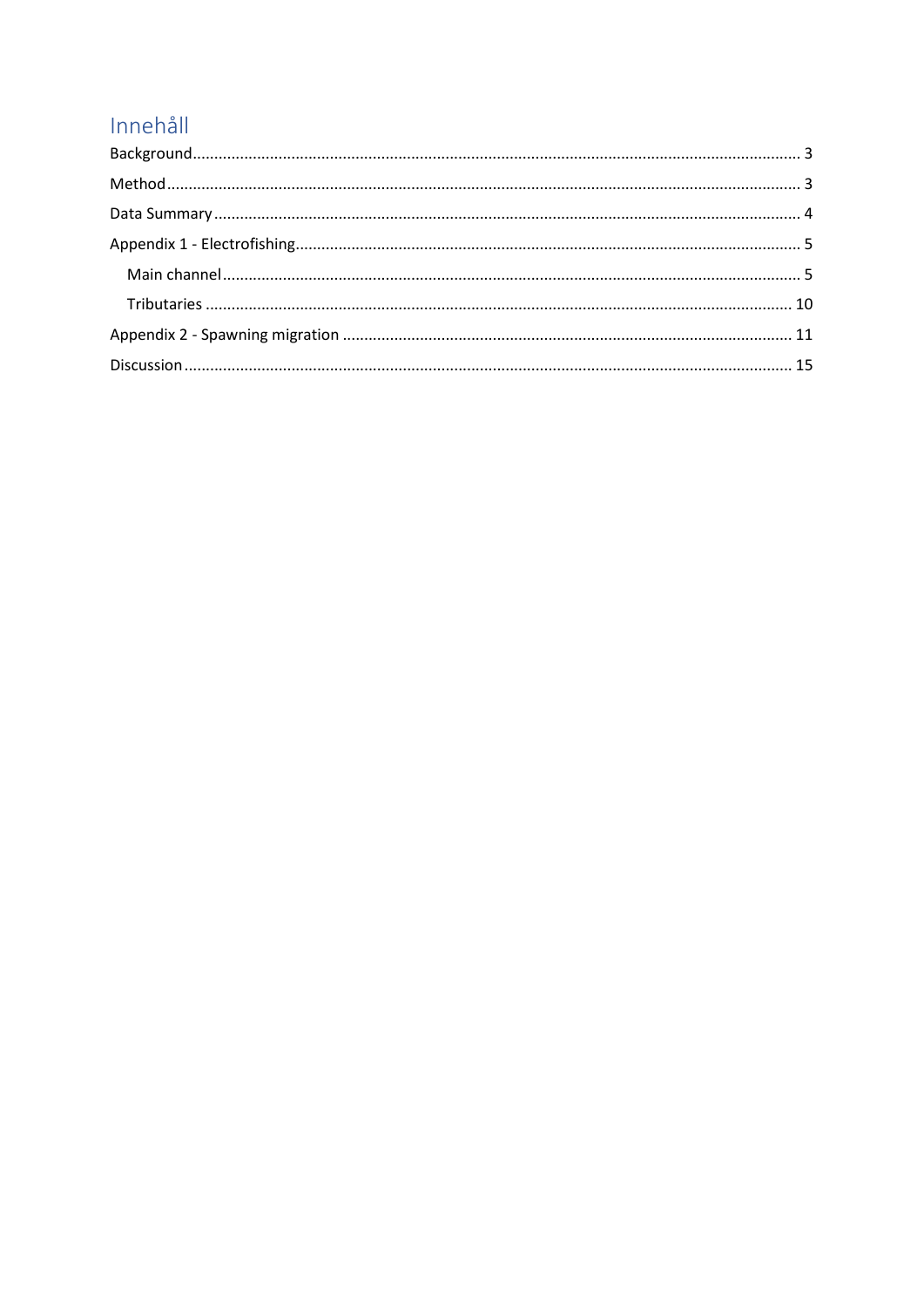## <span id="page-2-0"></span>Background

One of the project actions is to monitor the stocks of migratory fish (part of action D1) in the ReBorN-LIFE project rivers: Kalixälven, Råneälven, Piteälven, Åbyälven, Byskeälven and Lögdeälven.

As a part of the national salmon monitoring program in Sweden, all salmon rivers are surveyed with electrofishing every year to monitor the salmon recruitment and it is performed by the CAB's in each county. In some tributaries, additional surveys are conducted as part of the national liming program and a denser dataset is therefore available. However, in several other tributaries the monitoring is more sporadic.

In some of the salmon-holding rivers, numbers of migratory spawning fish are also counted, often in connection to a fishway, where the narrow passage allows for the installation of photocell type automatic counters (Table 1). In recent years, attempts have also been made to calculate migratory fish using counters based on advanced echo sounders on wider river sections, such as in Råneälven, in which photocells counters cannot be used.

| <b>County (river</b><br>mouth) | <b>River</b> | Type pf counter | Counter<br>placement | <b>Distance from</b><br>river mouth |
|--------------------------------|--------------|-----------------|----------------------|-------------------------------------|
| Norrbotten                     | Kalixälven   | VAKI            | Jockfall             | ca 100 km                           |
| Norrbotten                     | Råneälven    | Simsonar        | Gunnarsbyn           | ca 40 km                            |
| Norrbotten                     | Piteälven    | VAKI            | <b>Sikfors</b>       | ca 20 km                            |
| Västerbotten                   | Åbyälven     | VAKI            | Hednäs               | ca 35 km                            |
| Västerbotten                   | Byskeälven   | VAKI            | Fällfors             | ca 37 km                            |
| Västerbotten                   | Lögdeälven   | VAKI            | Fällfors             | ca 45 km                            |

**Table 1.** Fish counters within the project rivers.

This report compiles available electrofishing and migration data for the ReBorN LIFE project rivers: Kalixälven, Råneälven, Piteälven, Åbyälven, Byskeälven and Lögdeälven. Reference points in the form juvenile densities (fry / 100 m<sup>2</sup>) and the number of spawning salmon and trout have been used to evaluate the stocks of salmon and trout before and after the start of the project.

## <span id="page-2-1"></span>Method

The number of electrofishing sites varied between years and between the different rivers both in the mainstem and the tributaries.

As the densities of fishes and the number of migratory adult fish vary between years for natural causes, reference points in the form of five-year mean values have been used within the project's main channels (Table 3 and 4). However, for the tributaries there is not sufficient of data to calculate a five-year mean, they are therefore not presented here. The five-year mean value of densities of salmon and trout fry (fry/100m<sup>2</sup>) in age-categories 0+ and  $>0+$  (Table 2) are stated in the results.

For more information regarding data collection and methods, see Annex 7.3 "Biological data compilation on salmon and trout status of rivers within ReBorN-LIFE (LIFE15 NAT/SE/000892)" in the Progress Report from 2018.

**Table 2.** Description of age categories

| $\alpha$<br><b><i>INE</i></b> |            | v               |
|-------------------------------|------------|-----------------|
| tıon                          | Ine summer | )lder           |
| P                             | 11sh       | than one summer |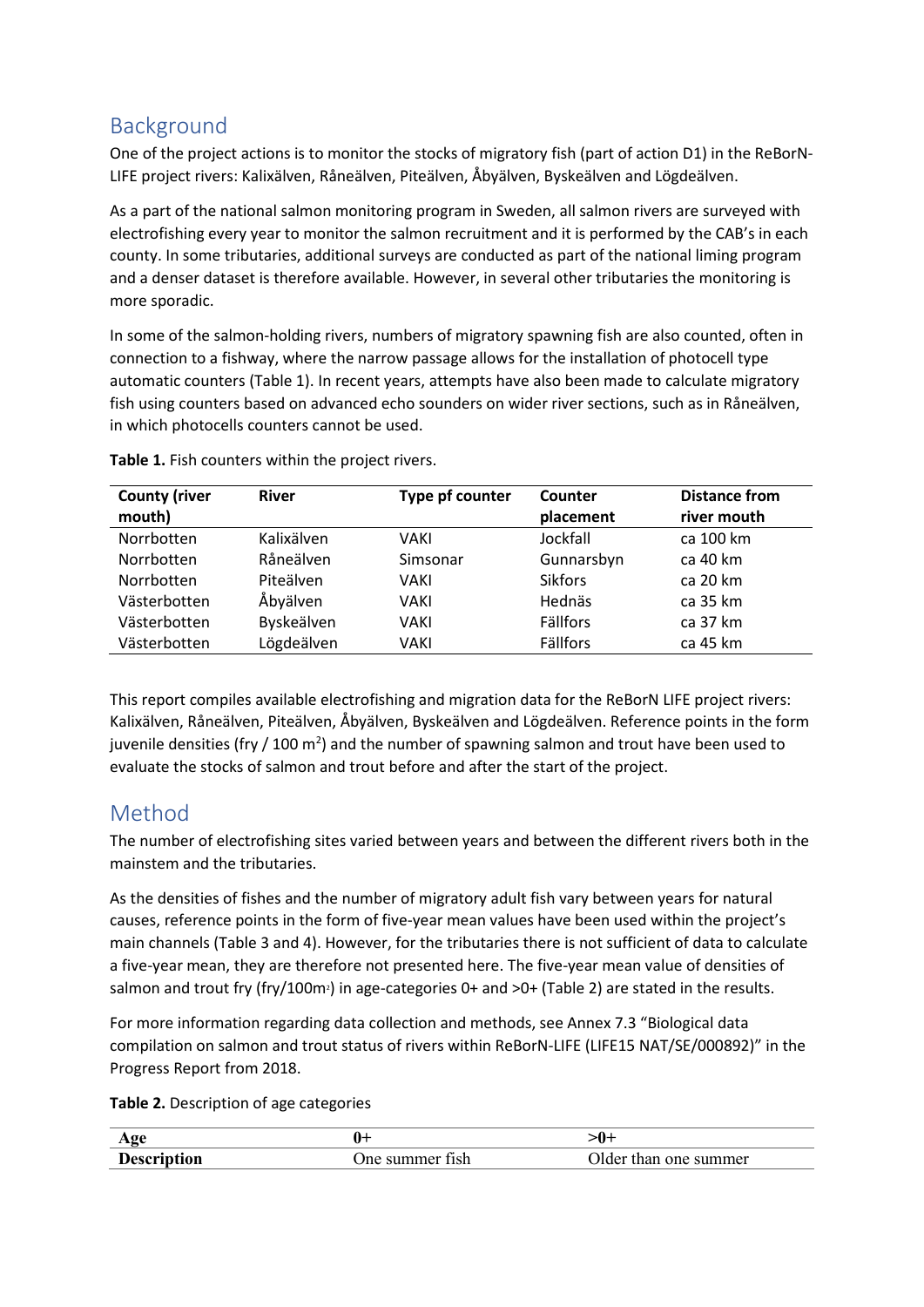## <span id="page-3-0"></span>Data Summary

There are mainly salmon juveniles found in the main channel in all river systems. Since the ReBorN project started, the highest density of salmon juveniles has been found in the river Byskeälven, and lowest in river Råneälven (Table 3.). When comparing the densities of salmon juveniles before (2012- 2016) (Table 4) and after (2017-2021) (Table 3), 0+ salmon have decreased in the main channels of almost all rivers while >0+ salmon instead have increased.

The number of migrating salmon have increased in river Kalixälven and Råneälven (Table 3 and Table 4). In river Piteälven, Åbyälven and Byskeälven there has been a slight decrease in number of migrating salmon compared to before (Table 3 and Table 4). There is not sufficient data in the river Lögdeälven to calculate a five-year value of high quality, although the number of migrating salmon and trout in 2021 is considerably higher than before the project started (Table 3).

Table 3. Five-year mean value (2017-2021) of densities of salmon and trout parr (parr/100m<sub>2</sub>) and number of spawning migrating adult fish in the main channels. No electrofishing data exist from River Piteälven from this time period and no data on migrating trout for River Råneälven. Number of migrating adult fish are preliminary for River Kalix- and Piteälven in 2021. No data was available from river Råneälven 2021, the mean value is therefore from; 2017-2020. \*Number of ascending salmon and trout in 2021.

| <b>River</b> | Salmon<br>0+             | Salmon<br>$>0+$          | <b>Trout</b><br>0+ | <b>Trout</b><br>$>0+$ | <b>Migrating</b><br>salmon<br>(total) | <b>Migrating</b><br>trout<br>(total) |
|--------------|--------------------------|--------------------------|--------------------|-----------------------|---------------------------------------|--------------------------------------|
| Kalixälven   | 22,7                     | 19,0                     | 0,6                | 0,4                   | 11936                                 | 243                                  |
| Råneälven    | 5,0                      | 8,9                      | 0,0                | 0,0                   | 2640                                  | -                                    |
| Piteälven    | $\overline{\phantom{a}}$ | $\overline{\phantom{0}}$ | -                  | -                     | 1534                                  | 1708                                 |
| Åbyälven     | 21,1                     | 15,1                     | 0,7                | 0,8                   | 79                                    | 38                                   |
| Byskeälven   | 32,6                     | 19,3                     | 0,6                | 0,8                   | 4669                                  | 160                                  |
| Lögdeälven   | 11,2                     | 9,2                      | 0,5                | 0,9                   | $1017*$                               | 240*                                 |

Table 4. Five-year mean value (2012-2016) of densities of salmon and trout parr (parr/100m<sub>2</sub>) and number of spawning migrating adult fish in the main channels. Electrofishing data from River Piteälven is for 2013-2016 since no survey was conducted in 2012. Migration data are from fish counters of VAKI-type, but in River Råneälven in which an echo sounder (Simsonar) has been installed in 2014-2016. The counter in River Lögdeälven was not in use during 2015 and thus, the mean value is from; 2012-2014 and 2016.

| <b>River</b> | Salmon<br>0+ | Salmon<br>$>0+$ | <b>Trout</b><br>0+ | <b>Trout</b><br>$>0+$ | <b>Migrating</b><br>salmon<br>(total) | <b>Migrating</b><br>trout<br>(total) |
|--------------|--------------|-----------------|--------------------|-----------------------|---------------------------------------|--------------------------------------|
| Kalixälven   | 27,0         | 13,4            | 0,3                | 0,3                   | 9513                                  | 244                                  |
| Råneälven    | 6,6          | 4,1             | 0,0                | 0,03                  | 2071                                  | 32                                   |
| Piteälven    | 7,8          | 5,3             | 0,3                | 0,5                   | 1603                                  | 955                                  |
| Åbyälven     | 22,6         | 13,0            | 0,7                | 0,7                   | 106                                   | 94                                   |
| Byskeälven   | 31,7         | 17,3            | 0,8                | 0,6                   | 4936                                  | 103                                  |
| Lögdeälven   | 12,6         | 5,9             | 0,5                | 1,1                   | 308                                   | 139                                  |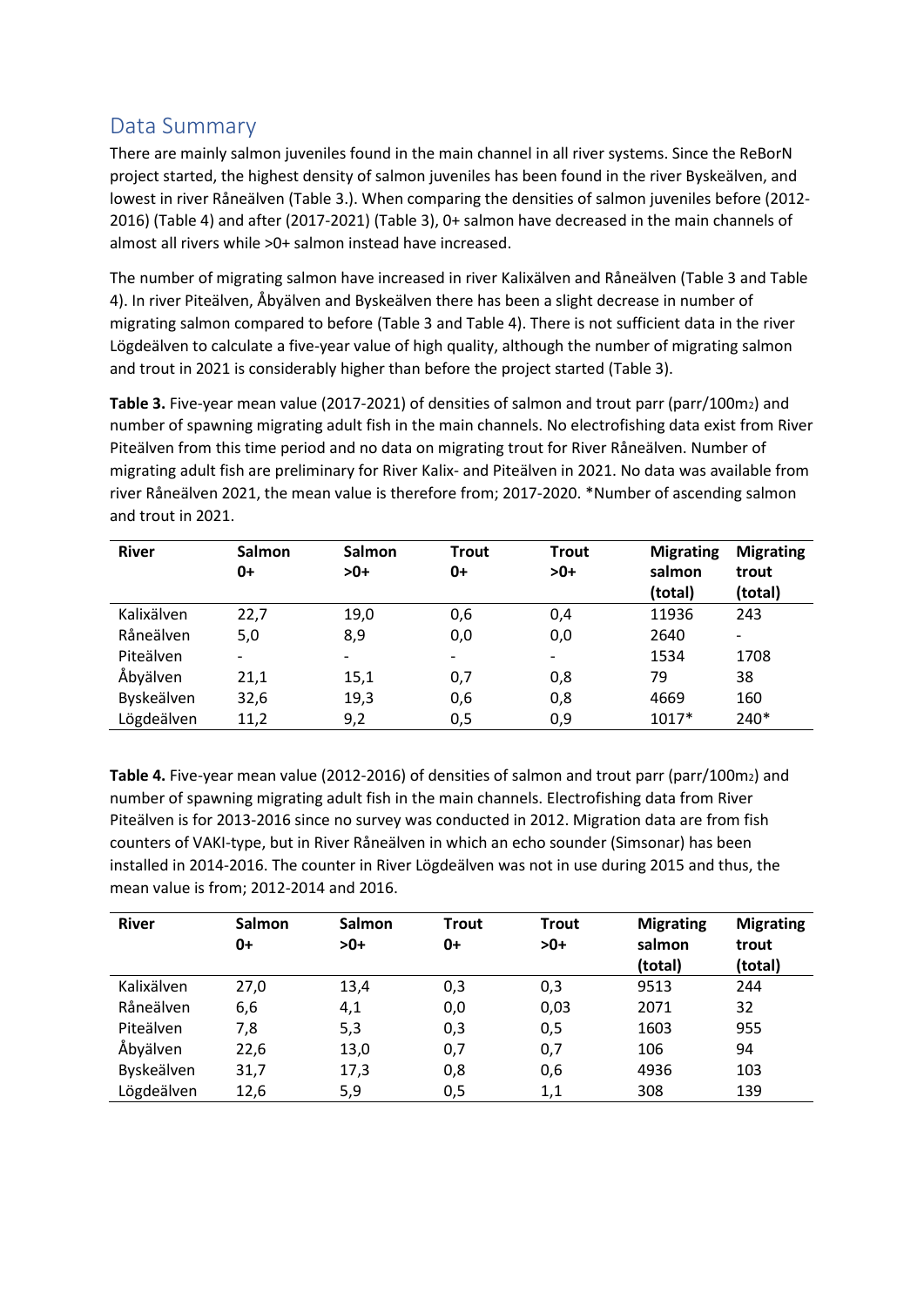## <span id="page-4-0"></span>Appendix 1 - Electrofishing

#### <span id="page-4-1"></span>Main channel

The graphs show yearly mean density (parr/100m2) for all electrofishing sites for salmon and trout. Blue line =  $0+$  (one summer old fish). Orange line =  $> 0+$  (fish older than a summer).





Figure 1. a) Salmon densities in river Kalixälven main channel 1986-2021 and b) trout densities in river Kalixälven main channel 2016-2021.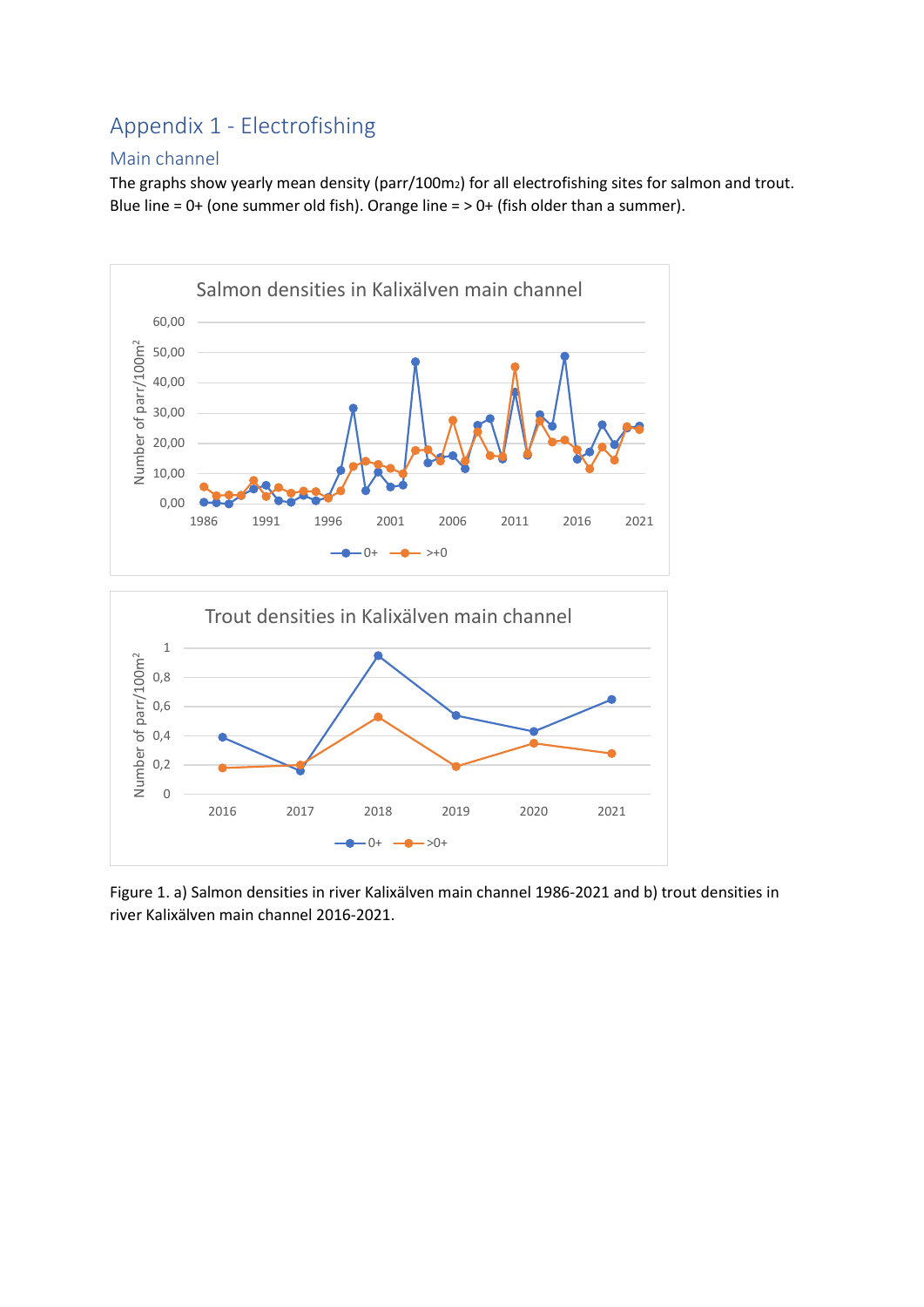

Figure 2. Salmon densities in river Råneälven main channel 1993-2021.



Figure 3. Salmon densities in river Piteälven main channel 1990-2016.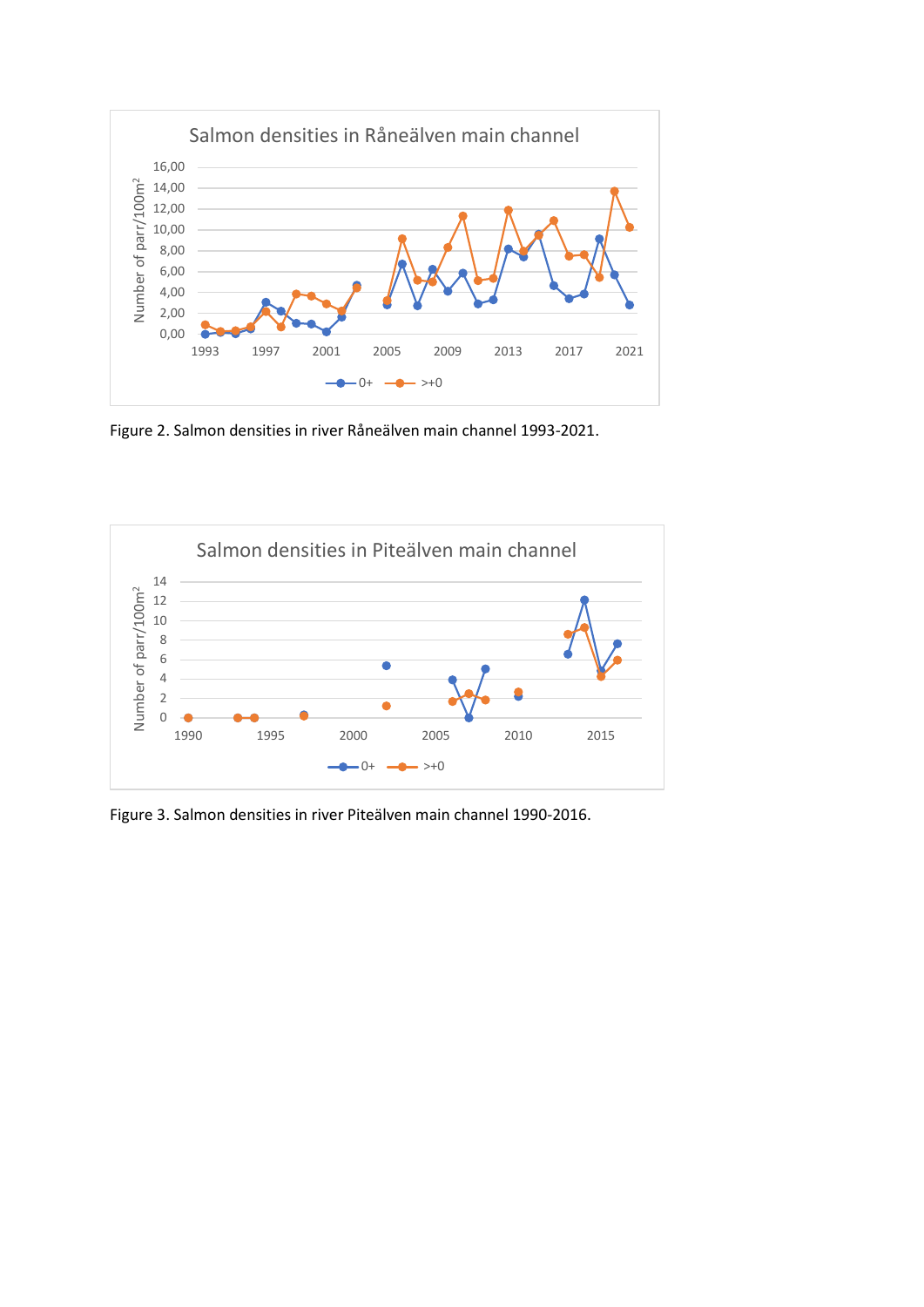



Figure 4. a) Salmon densities in river Åbyälven main channel 1986-2021 and b) trout densities in river Åbyälven main channel 1986-2021.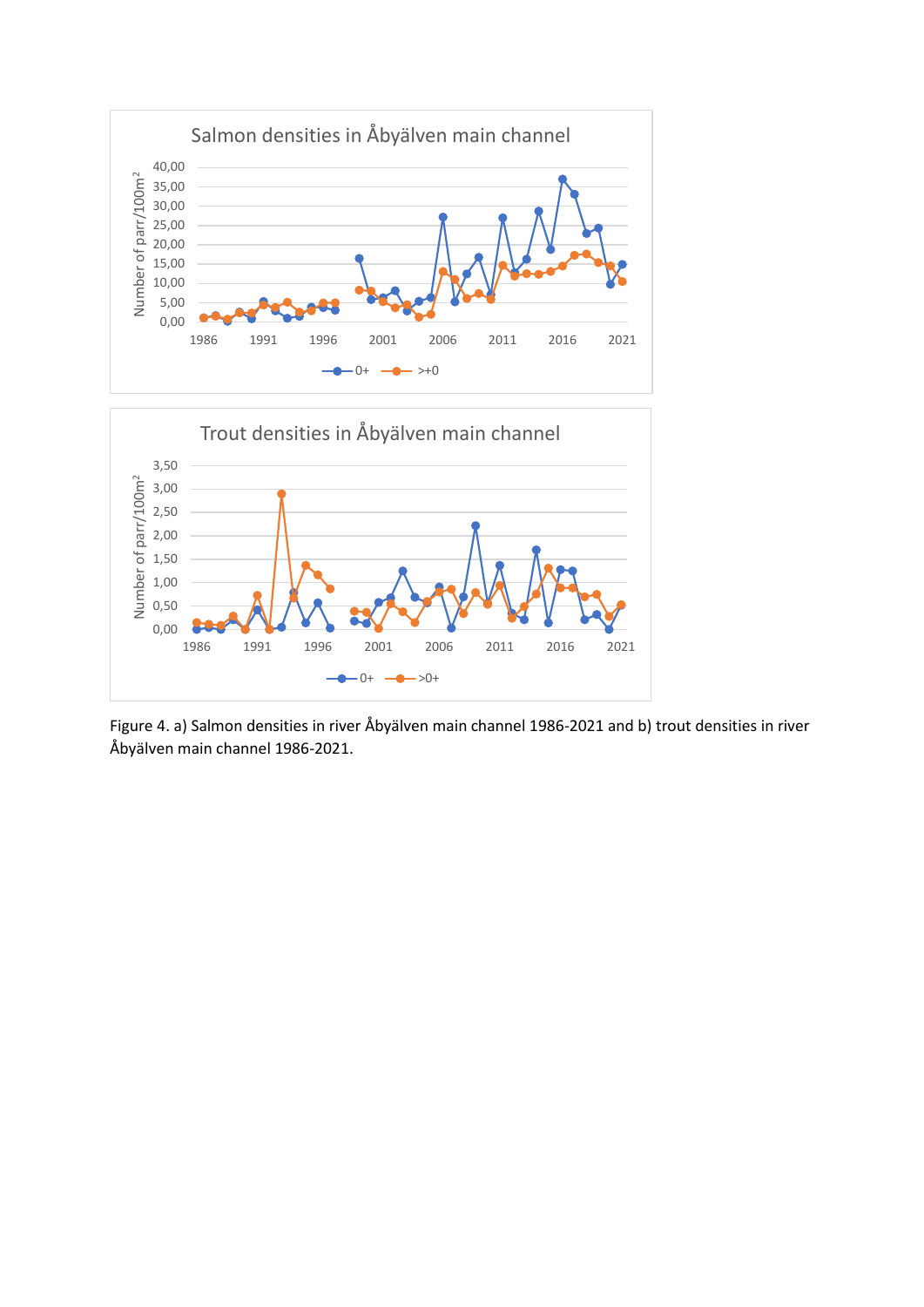

Figure 5. a) Salmon densities in river Byskeälven main channel 1986-2021 and b) trout densities in river Byskeälven main channel 1989-2021.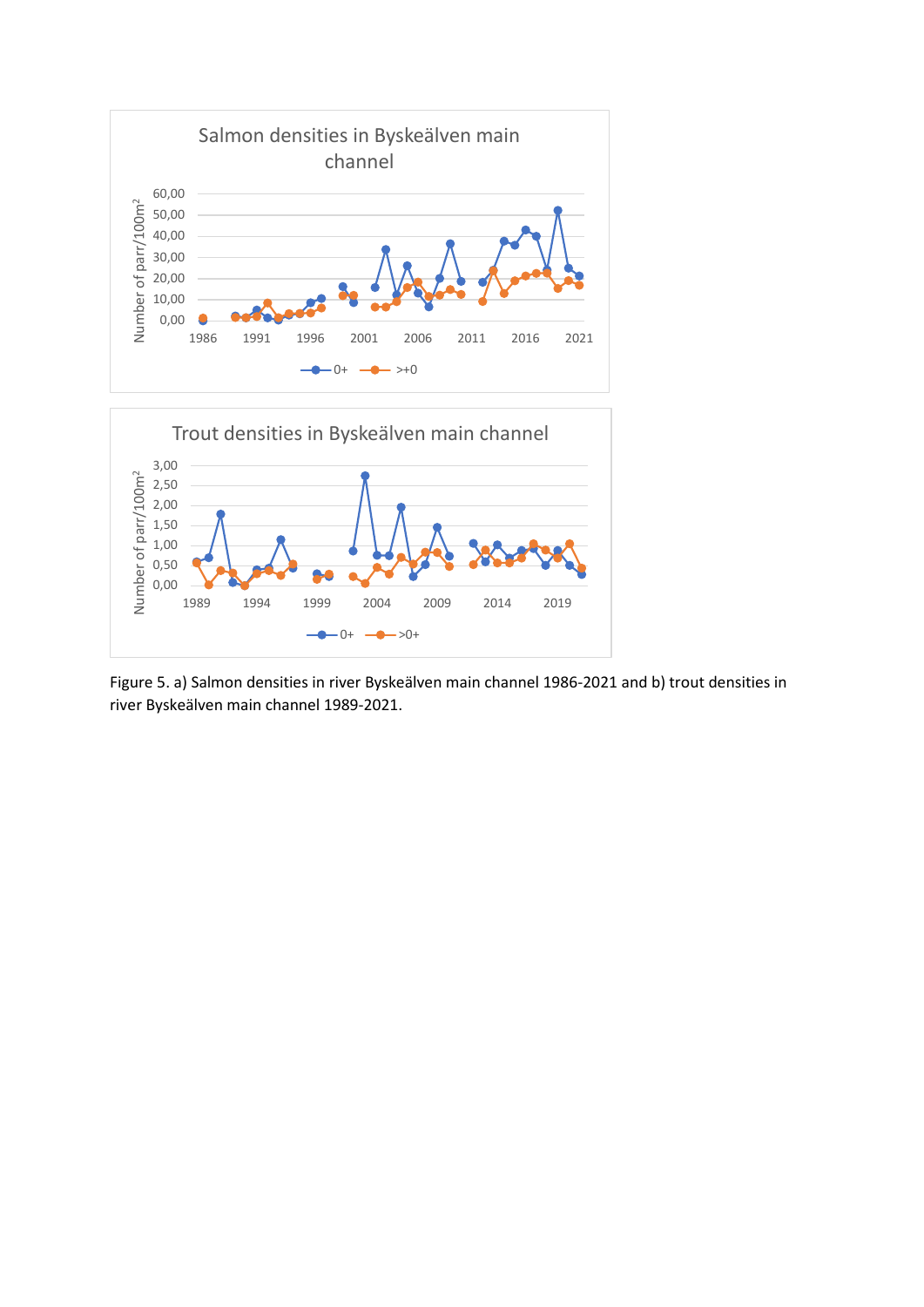

Figure 6. a) Salmon densities in river Lögdeälven main channel 1989-2021 and b) trout densities in river Lögdeälven main channel 1980-2021.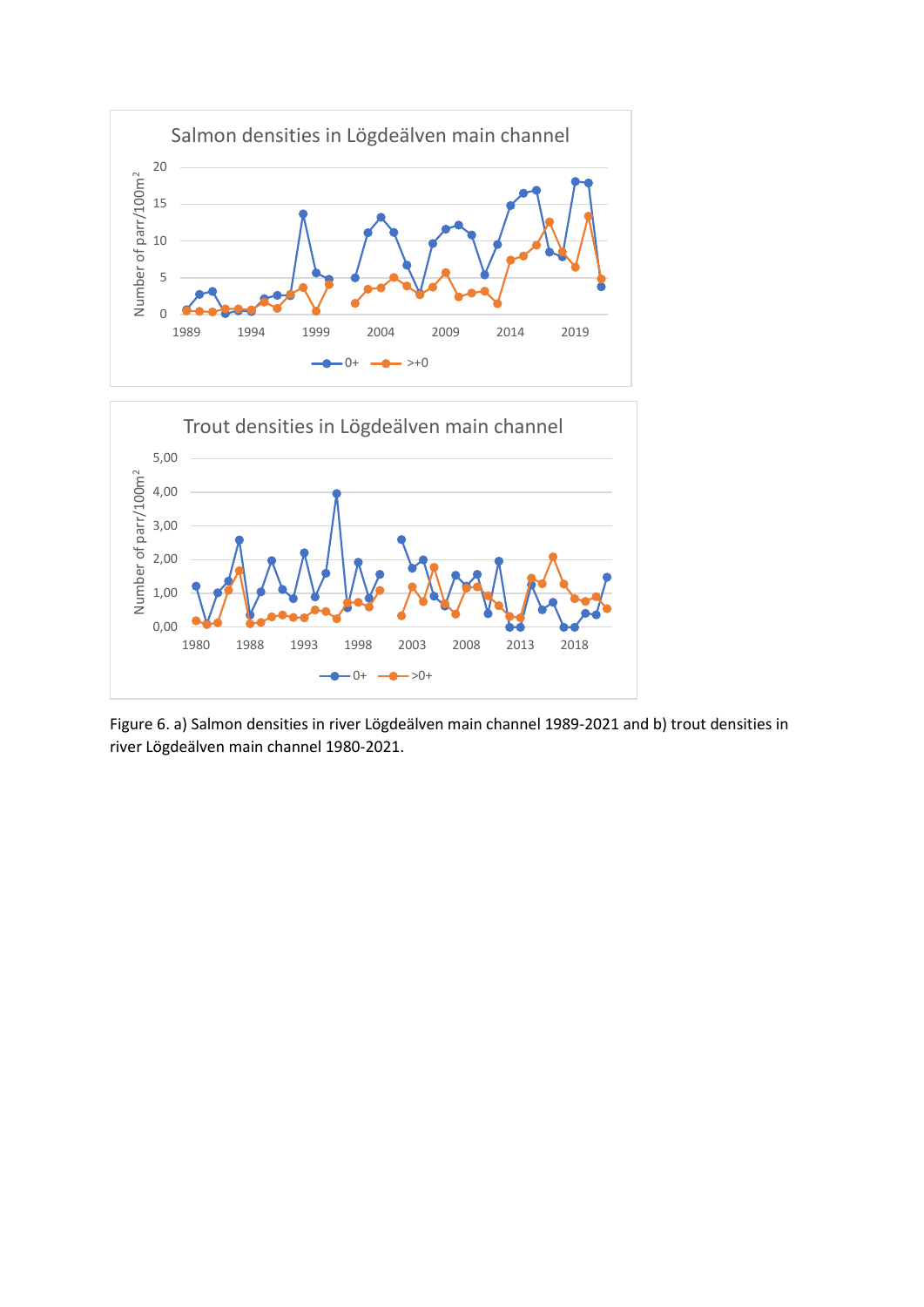### <span id="page-9-0"></span>**Tributaries**

No extensive time series of electrofishing data are available for the tributaries within the project areas of ReBorN. River Råneälven, Byskeälven and Piteälven was the only rivers that had electrofishing data collected during the time period 2017-2021. Data from these rivers are reported for each individual area (estuary) and year (Table 5).

Trout occur to a greater extent in tributaries compared to salmon. Vitbäcken in river Piteälven was the only estuary that had densities of salmon (Table 5).

| <b>River</b>      | Year | <b>Estuary</b> | X       | Y       | <b>Species</b> | $0+100m2$ | $>0+/100m2$ |
|-------------------|------|----------------|---------|---------|----------------|-----------|-------------|
| Råneälven         | 2017 | Abramsån       | 7350239 | 1757899 | Trout          | 1,3       | $\theta$    |
| <b>Byskeälven</b> | 2017 | Långträskälven | 7285900 | 1646770 | Trout          | 9,3       | 5,1         |
| <b>Byskeälven</b> | 2017 | Långträskälven | 7285890 | 1648810 | Trout          | 1         | 5,5         |
| Piteälven         | 2017 | Vitbäcken      | 7338057 | 1692854 | Trout          | $\theta$  | 0,6         |
| Piteälven         | 2017 | Vitbäcken      | 7333010 | 1695516 | Trout          | $\theta$  | 1,5         |
| Piteälven         | 2017 | Vitbäcken      | 7319869 | 1705550 | Trout          | $\theta$  | 0,5         |
| Piteälven         | 2017 | Vitbäcken      | 7329268 | 1697446 | Trout          | 0,4       | 0,4         |
| <b>Byskeälven</b> | 2020 | Långträskälven | 7285890 | 1648810 | Trout          | 3,2       | 3,4         |
| <b>Byskeälven</b> | 2020 | Långträskälven | 7285900 | 1646770 | Trout          | 6,2       | 3,9         |
| Råneälven         | 2020 | Rutnajoki      | 7422450 | 1713260 | Trout          | $\theta$  | 0,4         |
| Råneälven         | 2020 | Rutnajoki      | 7423300 | 1714350 | Trout          | $\theta$  | 0,6         |
| Råneälven         | 2020 | Rutnajoki      | 7422870 | 1713950 | Trout          | $\theta$  | 0,4         |
| Piteälven         | 2020 | Vitbäcken      | 7338057 | 1692854 | Trout          | $\theta$  | 0,6         |
| Piteälven         | 2020 | Vitbäcken      | 7319869 | 1705550 | Salmon         | $\theta$  | 0,3         |
| Piteälven         | 2020 | Vitbäcken      | 7329268 | 1697446 | Trout          | $\theta$  | 0,3         |
| Piteälven         | 2020 | Vitbäcken      | 7333010 | 1695516 | Trout          | $\theta$  | 0,4         |
| Råneälven         | 2021 | Rutnajoki      | 7423300 | 1714350 | Trout          | $\theta$  | 0,8         |

Table 5. Densities of juvenile salmon and trout (per 100m<sub>2</sub>) in the tributaries of Råneälven, Byskeälven and Piteälven. 0+ = one summer old fish >0+ = older than 0+.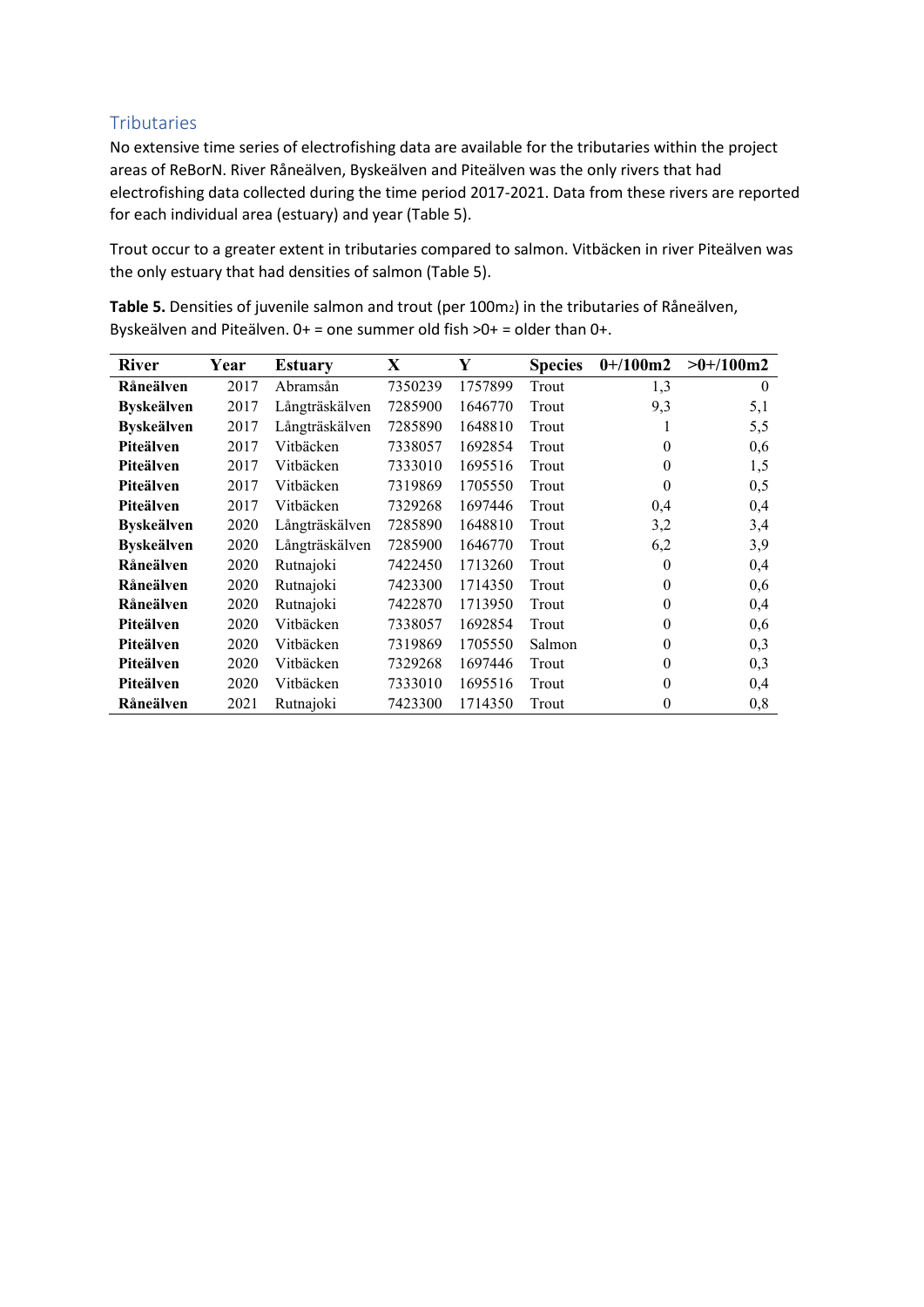### <span id="page-10-0"></span>Appendix 2 - Spawning migration

The graphs show data on the number of migratory salmon from counters described in Table 1. Due to the location of the counts in the rivers, the data does not show the total migration. Data is lacking for river Råneälven and river Lögdeälven when it comes to number of ascending trout.



Figure 7. Total number of ascending wild salmon at Jockfall (VAKI-counter), in river Kalixälven 1990- 2021.



Figure 8. Total number of ascending wild trout at Jockfall (VAKI-counter), in river Kalixälven 1990- 2021.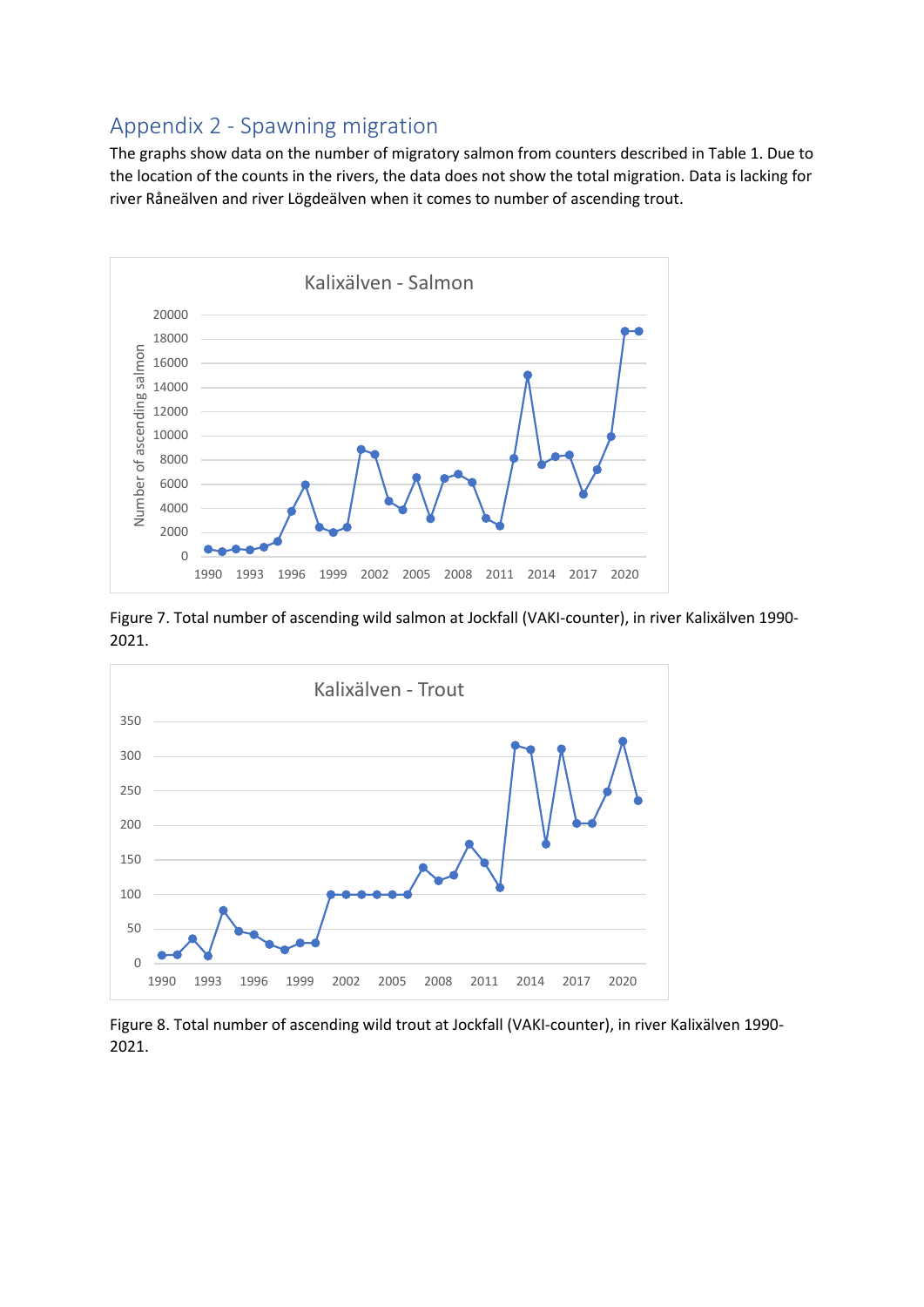

Figure 9. Total number of ascending wild salmon at Gunnarsbyn (Simsonar), in river Råneälven 2014- 2020.



Figure 10. Total number of ascending wild salmon at Sikfors (VAKI-counter), in river Piteälven 1985- 2021.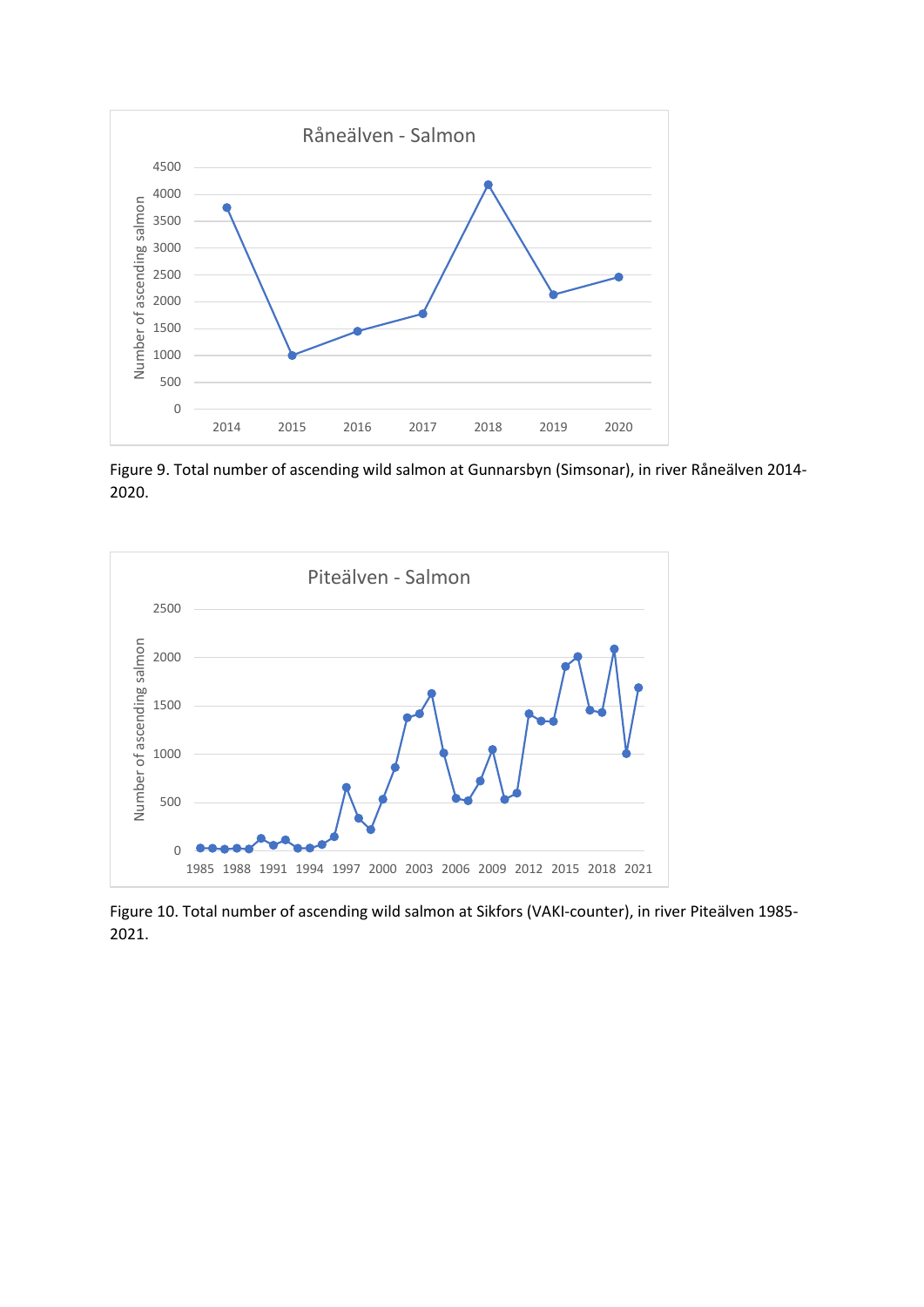

Figure 11. Total number of ascending wild trout at Sikfors (VAKI-counter), in river Piteälven 1985- 2021.



Figure 12. Total number of ascending wild salmon at Hednäs (VAKI-counter), in river Åbyälven 1996- 2021.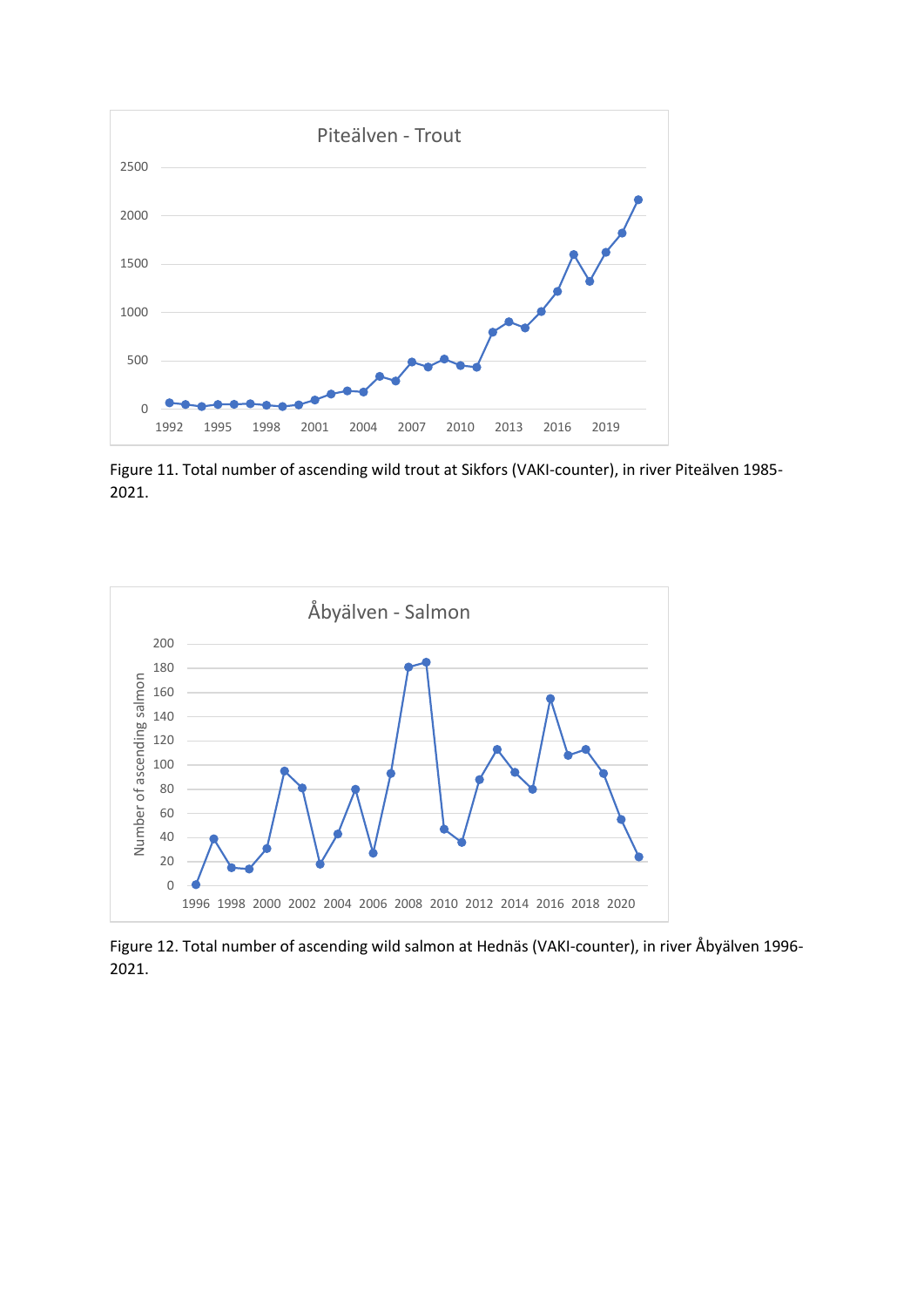

Figure 13. Total number of ascending wild trout at Hednäs (VAKI-counter), in river Åbyälven 2008- 2021.



Figure 14. Total number of ascending wild salmon at Fällfors (VAKI-counter), in river Byskeälven 1993-2021.